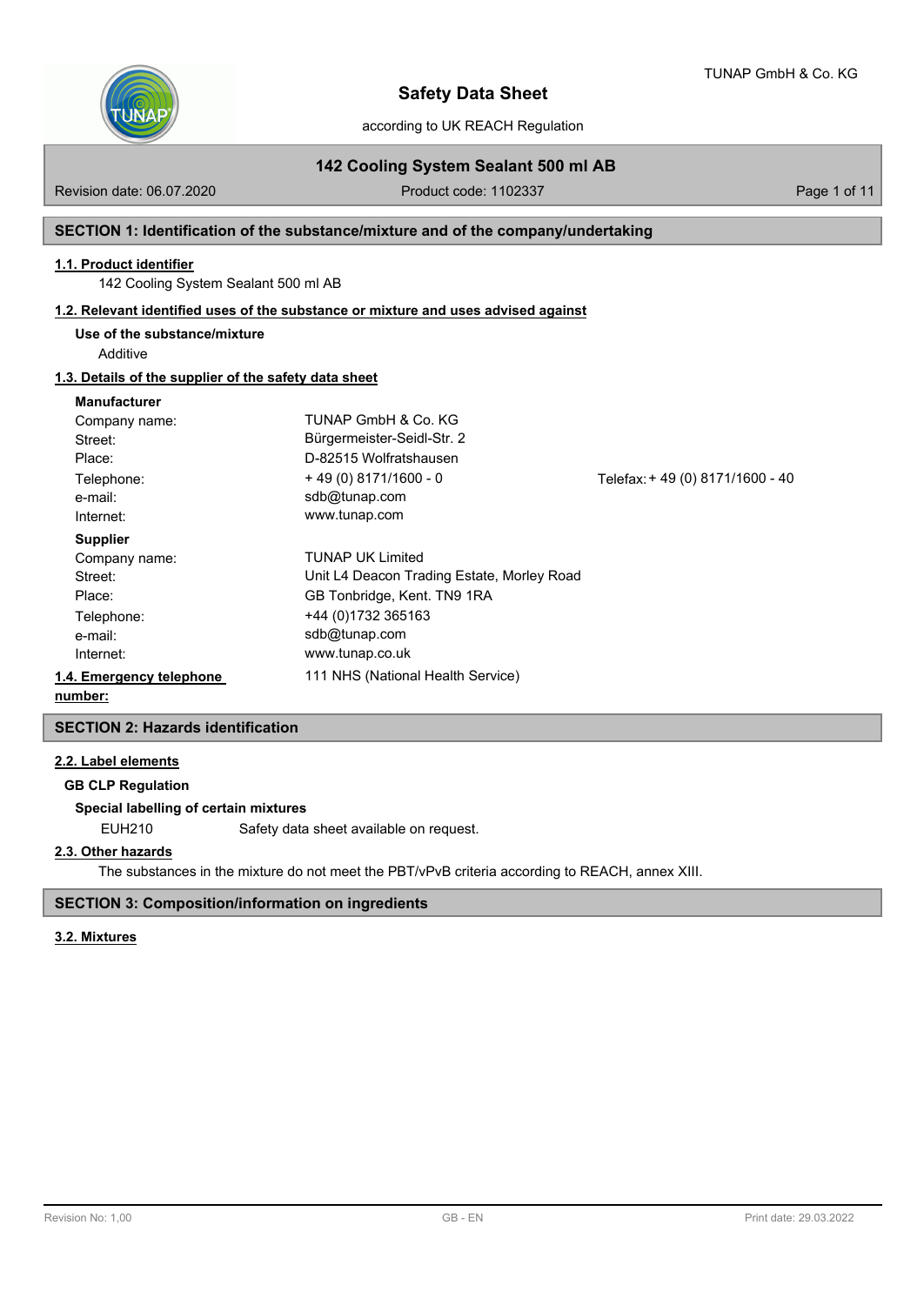

# **142 Cooling System Sealant 500 ml AB**

Revision date: 06.07.2020 **Product code: 1102337** Page 2 of 11

#### **Hazardous components**

| CAS No         | Chemical name                      |                                                                                                  |                   | Quantity     |
|----------------|------------------------------------|--------------------------------------------------------------------------------------------------|-------------------|--------------|
|                | EC No                              | Index No                                                                                         | <b>REACH No</b>   |              |
|                | Classification (GB CLP Regulation) |                                                                                                  |                   |              |
| $107 - 21 - 1$ | ethanediol, ethylene glycol        |                                                                                                  |                   |              |
|                | 203-473-3                          |                                                                                                  | 01-2119456816-28  |              |
|                | Acute Tox. 4, STOT RE 2; H302 H373 |                                                                                                  |                   |              |
| 110-91-8       | morpholine                         |                                                                                                  |                   | $0.1 - 51\%$ |
|                | 203-815-1                          |                                                                                                  | 101-2119496057-30 |              |
|                | H361fd H331 H311 H302 H314 H318    | Flam. Liq. 3, Repr. 2, Acute Tox. 3, Acute Tox. 3, Acute Tox. 4, Skin Corr. 1B, Eye Dam. 1; H226 |                   |              |

### Full text of H and EUH statements: see section 16.

**Specific Conc. Limits, M-factors and ATE**

|                | Specific Conc. Limits, M-Ractors and ATE            |                                                                                                                                                          |              |  |  |  |
|----------------|-----------------------------------------------------|----------------------------------------------------------------------------------------------------------------------------------------------------------|--------------|--|--|--|
| <b>CAS No</b>  | IEC No                                              | <b>I</b> Chemical name                                                                                                                                   | Quantity     |  |  |  |
|                |                                                     | Specific Conc. Limits, M-factors and ATE                                                                                                                 |              |  |  |  |
| $107 - 21 - 1$ | 1203-473-3                                          | ethanediol, ethylene glycol                                                                                                                              | $5 - 10\%$   |  |  |  |
|                | dermal: LD50 = >3500 mg/kg; oral: LD50 = 1600 mg/kg |                                                                                                                                                          |              |  |  |  |
| 110-91-8       | 1203-815-1                                          | Imorpholine                                                                                                                                              | $0.1 - 51\%$ |  |  |  |
|                |                                                     | $\lambda$ inhalation: LC50 = 8 mg/l (vapours); inhalation: ATE = 0,5 mg/l (dusts or mists); dermal: LD50<br>= ca. 500 mg/kg; oral: LD50 = ca. 1900 mg/kg |              |  |  |  |

# **SECTION 4: First aid measures**

#### **4.1. Description of first aid measures**

#### **General information**

First aider: Pay attention to self-protection! Remove persons to safety. Never give anything by mouth to an unconscious person or a person with cramps.

#### **After inhalation**

Remove person to fresh air and keep comfortable for breathing. In all cases of doubt, or when symptoms persist, seek medical advice.

#### **After contact with skin**

Wash with plenty of water and soap. Take off immediately all contaminated clothing and wash it before reuse. In all cases of doubt, or when symptoms persist, seek medical advice.

#### **After contact with eyes**

Rinse cautiously with water for several minutes. Remove contact lenses, if present and easy to do. Continue rinsing. In case of troubles or persistent symptoms, consult an ophthalmologist.

#### **After ingestion**

Do NOT induce vomiting. Observe risk of aspiration if vomiting occurs. Call a physician in any case!

#### **4.2. Most important symptoms and effects, both acute and delayed**

Headache, nausea, dizziness, fatigue, skin irritation

# **4.3. Indication of any immediate medical attention and special treatment needed**

Treat symptomatically. Call a POISON CENTER. Symptoms can occur only after several hours.

# **SECTION 5: Firefighting measures**

# **5.1. Extinguishing media**

#### **Suitable extinguishing media**

Water fog. Foam. Carbon dioxide (CO2). Extinguishing powder.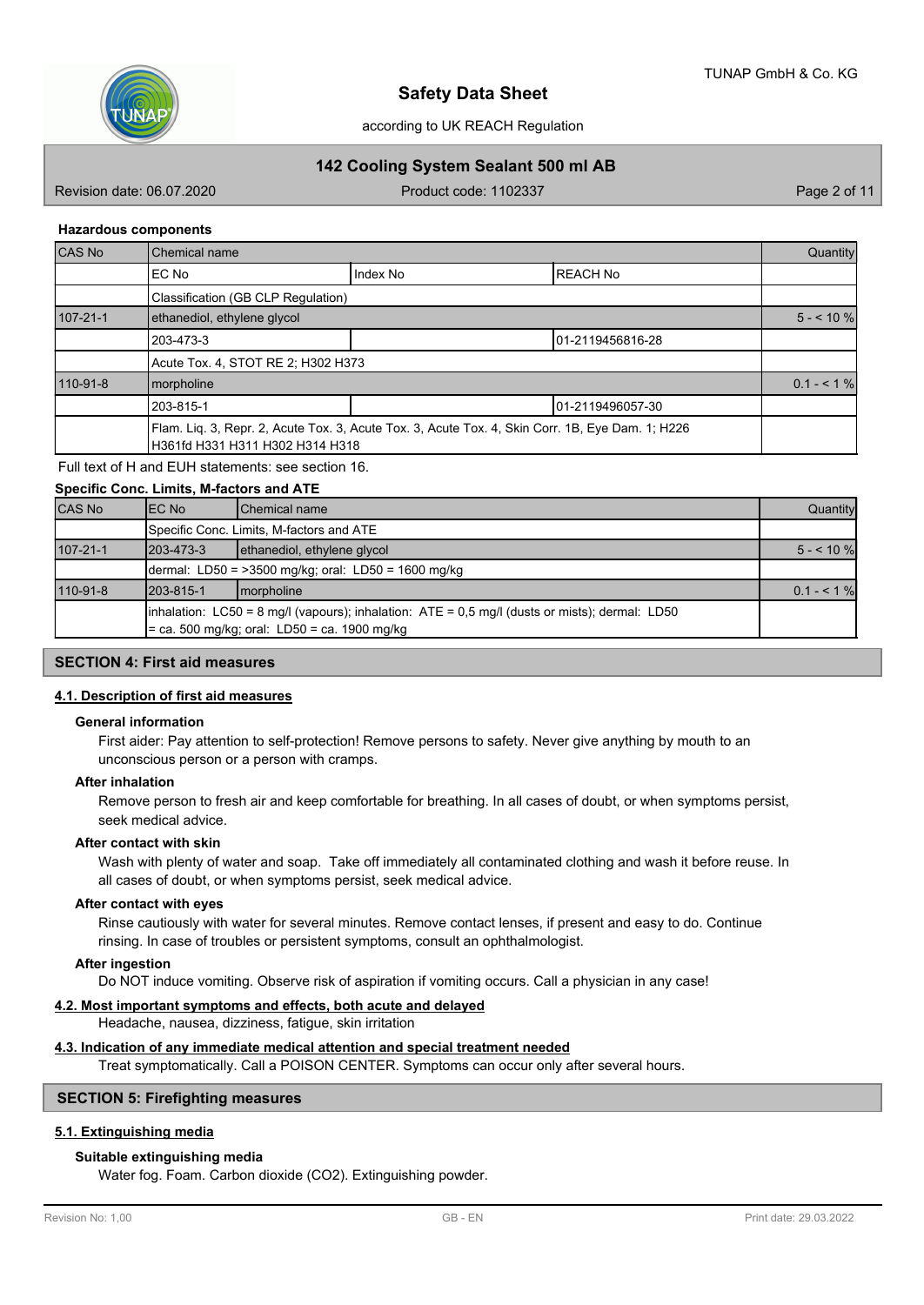

# **142 Cooling System Sealant 500 ml AB**

Revision date: 06.07.2020 **Product code: 1102337** Page 3 of 11

## **Unsuitable extinguishing media**

High power water jet.

# **5.2. Special hazards arising from the substance or mixture**

Incomplete combustion and thermolysis gases of different toxicity can occur. In the case of hydrocarbonaceous products such as CO, CO2, aldehydes and soot. These can be very dangerous if they are inhaled in high concentrations or in enclosed spaces.

#### **5.3. Advice for firefighters**

In case of fire and/or explosion do not breathe fumes. Move undamaged containers from immediate hazard area if it can be done safely. In case of fire: Wear self-contained breathing apparatus.

#### **SECTION 6: Accidental release measures**

### **6.1. Personal precautions, protective equipment and emergency procedures**

#### **General advice**

Wear breathing apparatus if exposed to vapours/dusts/aerosols. Remove all sources of ignition. Keep away from heat, hot surfaces, sparks, open flames and other ignition sources. No smoking. Wear personal protection equipment.

#### **6.2. Environmental precautions**

Do not allow to enter into surface water or drains. Prevent spread over a wide area (e.g. by containment or oil barriers). Ensure all waste water is collected and treated via a waste water treatment plant.

### **6.3. Methods and material for containment and cleaning up**

### **Other information**

Absorb with liquid-binding material (sand, diatomaceous earth, acid- or universal binding agents). Clean contaminated articles and floor according to the environmental legislation.

#### **6.4. Reference to other sections**

Safe handling: see section 7 Personal protection equipment: see section 8 Disposal: see section 13

### **SECTION 7: Handling and storage**

### **7.1. Precautions for safe handling**

#### **Advice on safe handling**

#### Observe instructions for use.

Dust must be exhausted directly at the point of origin. Vapours/aerosols must be exhausted directly at the point of origin. If local exhaust ventilation is not possible or not sufficient, the entire working area should be ventilated by technical means.

When using do not eat, drink, smoke, sniff.

Wear personal protection equipment (refer to section 8).

# **Advice on protection against fire and explosion**

Keep away from sources of ignition - No smoking.

#### **Advice on general occupational hygiene**

Avoid exposure. Wear suitable protective clothing. Draw up and observe skin protection programme.

#### **Further information on handling**

Avoid contact with skin and eyes.

#### **7.2. Conditions for safe storage, including any incompatibilities**

#### **Requirements for storage rooms and vessels**

Keep container tightly closed. Observe legal regulations and provisions.

### **Hints on joint storage**

Protect from frost.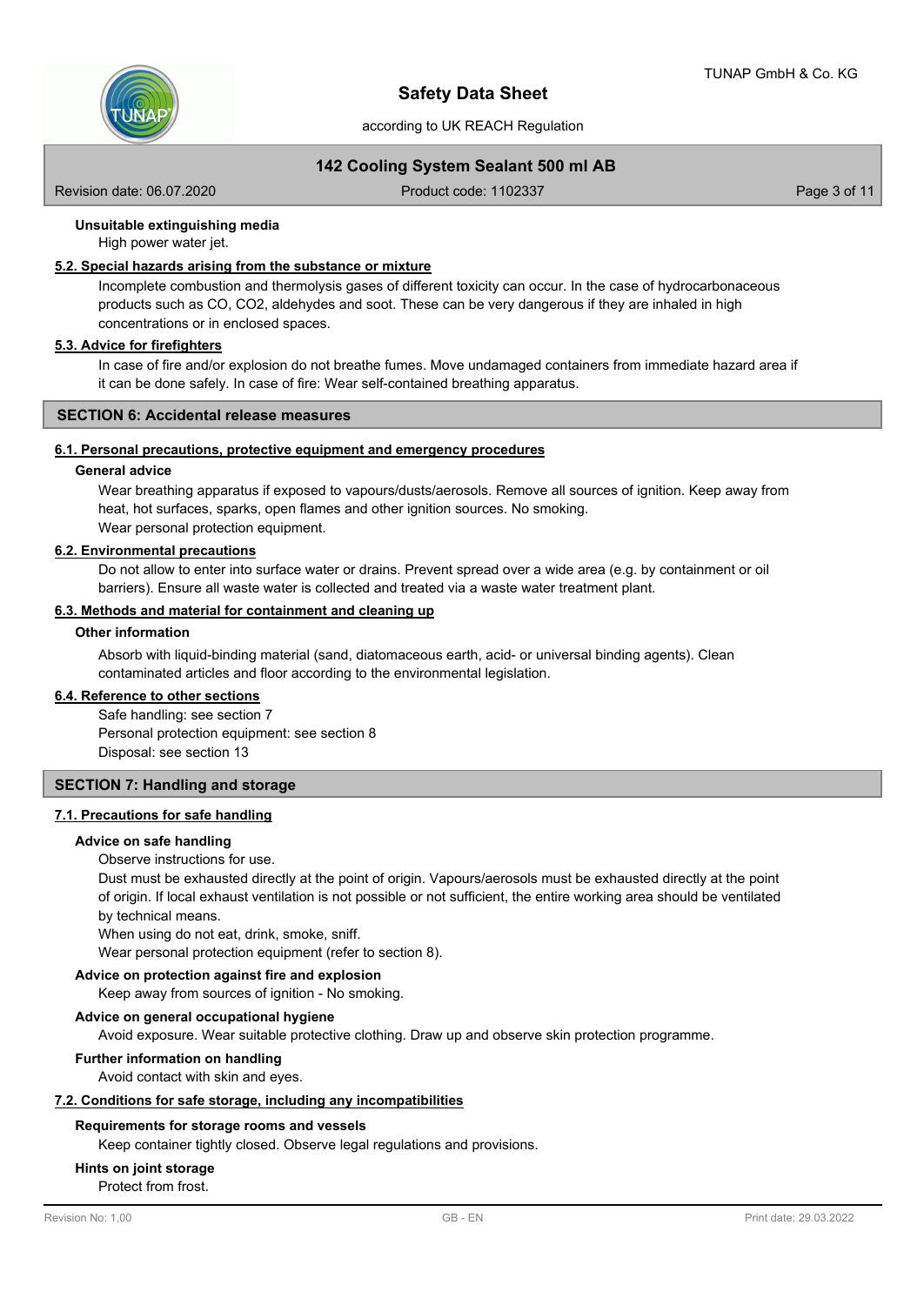

## **142 Cooling System Sealant 500 ml AB**

Revision date: 06.07.2020 **Product code: 1102337** Page 4 of 11

### **Further information on storage conditions**

Store in a cool dry place. Observe legal regulations and provisions.

# **7.3. Specific end use(s)**

No information available.

# **SECTION 8: Exposure controls/personal protection**

### **8.1. Control parameters**

#### **Exposure limits (EH40)**

| l CAS No | <b>I</b> Substance      | ppm             | mq/m <sup>3</sup> | fibres/ml | Category      | Origin     |
|----------|-------------------------|-----------------|-------------------|-----------|---------------|------------|
| 107-21-1 | Ethane-1,2-diol, vapour | 20 <sup>1</sup> | 52                |           | TWA (8 h)     | WEL        |
|          |                         | 40I             | 104               |           | STEL (15 min) | <b>WEL</b> |
| 110-91-8 | Morpholine              | 10 <sup>1</sup> | <b>36</b>         |           | TWA (8 h)     | WEL        |
|          |                         | 20 <sup>1</sup> | 72                |           | STEL (15 min) | <b>WEL</b> |

# **DNEL/DMEL values**

| CAS No                   | Substance  |                    |          |                        |
|--------------------------|------------|--------------------|----------|------------------------|
| DNEL type                |            | Exposure route     | Effect   | Value                  |
| 110-91-8                 | morpholine |                    |          |                        |
| Worker DNEL, long-term   |            | <b>linhalation</b> | svstemic | $91 \text{ mg/m}^3$    |
| Worker DNEL, long-term   |            | <b>linhalation</b> | Ilocal   | 36 mg/m <sup>3</sup>   |
| Worker DNEL, acute       |            | <b>linhalation</b> | Ilocal   | $72 \text{ mg/m}^3$    |
| Worker DNEL, long-term   |            | Idermal            | svstemic | $1,04$ mg/kg<br>bw/day |
| Consumer DNEL, long-term |            | Ioral              | systemic | 6,3 mg/kg bw/day       |

# **PNEC values**

| CAS No                                           | Substance |             |  |  |
|--------------------------------------------------|-----------|-------------|--|--|
| Environmental compartment                        |           | Value       |  |  |
| 110-91-8<br>morpholine                           |           |             |  |  |
| Freshwater                                       |           | 0,163 mg/l  |  |  |
| Freshwater (intermittent releases)               |           | $0,09$ mg/l |  |  |
| Marine water                                     |           | 0,016 mg/l  |  |  |
| Freshwater sediment                              |           | 1,83 mg/kg  |  |  |
| Marine sediment                                  |           | 0,183 mg/kg |  |  |
| Micro-organisms in sewage treatment plants (STP) |           | 10 mg/l     |  |  |
| Soil                                             |           | 0,269 mg/kg |  |  |

# **Additional advice on limit values**

a no restriction

b End of exposure or end of shift

c at long-term exposure:

d before next shift

blood (B)

Urine (U)

**8.2. Exposure controls**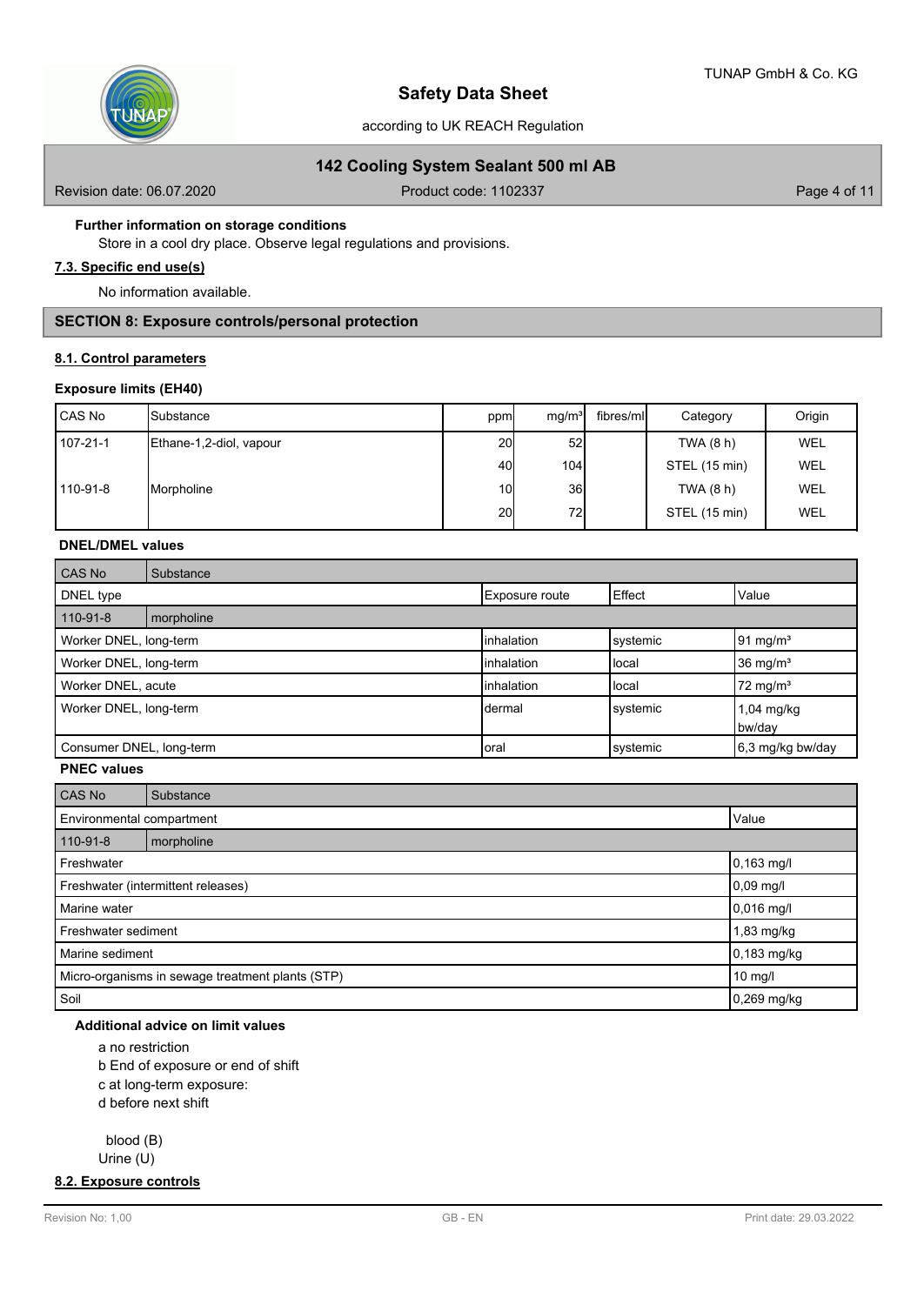

# **142 Cooling System Sealant 500 ml AB**

Revision date: 06.07.2020 **Product code: 1102337** Page 5 of 11

### **Appropriate engineering controls**

If handled uncovered, arrangements with local exhaust ventilation have to be used.

# **Individual protection measures, such as personal protective equipment**

#### **Eye/face protection**

Suitable eye protection: Tightly sealed safety glasses.

# EN 166

# **Hand protection**

Protect skin by using skin protective cream. When handling with chemical substances, protective gloves must be worn with the CE-label including the four control digits. The quality of the protective gloves resistant to chemicals must be chosen as a function of the specific working place concentration and quantity of hazardous substances. Suitable material: NBR (Nitrile rubber) Breakthrough time: 480min

Thickness of the glove material 0,45 mm

EN ISO 374

#### **Skin protection**

Wear suitable protective clothing. Take off immediately all contaminated clothing and wash it before reuse.

#### **Respiratory protection**

Wear breathing apparatus if exposed to vapours/dusts/aerosols. When exceeding the relevant workplace exposure limits, note the following: Suitable respiratory protective equipment: Combination filter device (DIN EN 141).. Filtering device with filter or ventilator filtering device of type: P2 Observe the wear time limits as specified by the manufacturer. Observe legal regulations and provisions.

#### **Environmental exposure controls**

Observe legal regulations and provisions.

# **SECTION 9: Physical and chemical properties**

# **9.1. Information on basic physical and chemical properties**

| Physical state:<br>Colour:                                    | Liquid<br>cloudy |                                  |                    |
|---------------------------------------------------------------|------------------|----------------------------------|--------------------|
| Odour:                                                        | Zitrone          |                                  |                    |
|                                                               |                  |                                  | <b>Test method</b> |
| Changes in the physical state                                 |                  |                                  |                    |
| Melting point/freezing point:                                 |                  | not determined                   |                    |
| Boiling point or initial boiling point and<br>boiling range:  |                  | 100 °C                           |                    |
| Flash point:                                                  |                  |                                  | <b>ISO 3679</b>    |
| <b>Flammability</b><br>Solid/liquid:                          |                  | not applicable                   |                    |
| Gas:                                                          |                  | not applicable                   |                    |
| <b>Explosive properties</b><br>The product is not: Explosive. |                  |                                  |                    |
| Self-ignition temperature                                     |                  |                                  |                    |
| Solid:<br>Gas:                                                |                  | not applicable<br>not applicable |                    |
| Decomposition temperature:                                    |                  | not determined                   |                    |
| pH-Value (at 20 °C):                                          |                  | 8,91                             | <b>DIN 19268</b>   |
| Viscosity / dynamic:                                          |                  |                                  | DIN 53019-1        |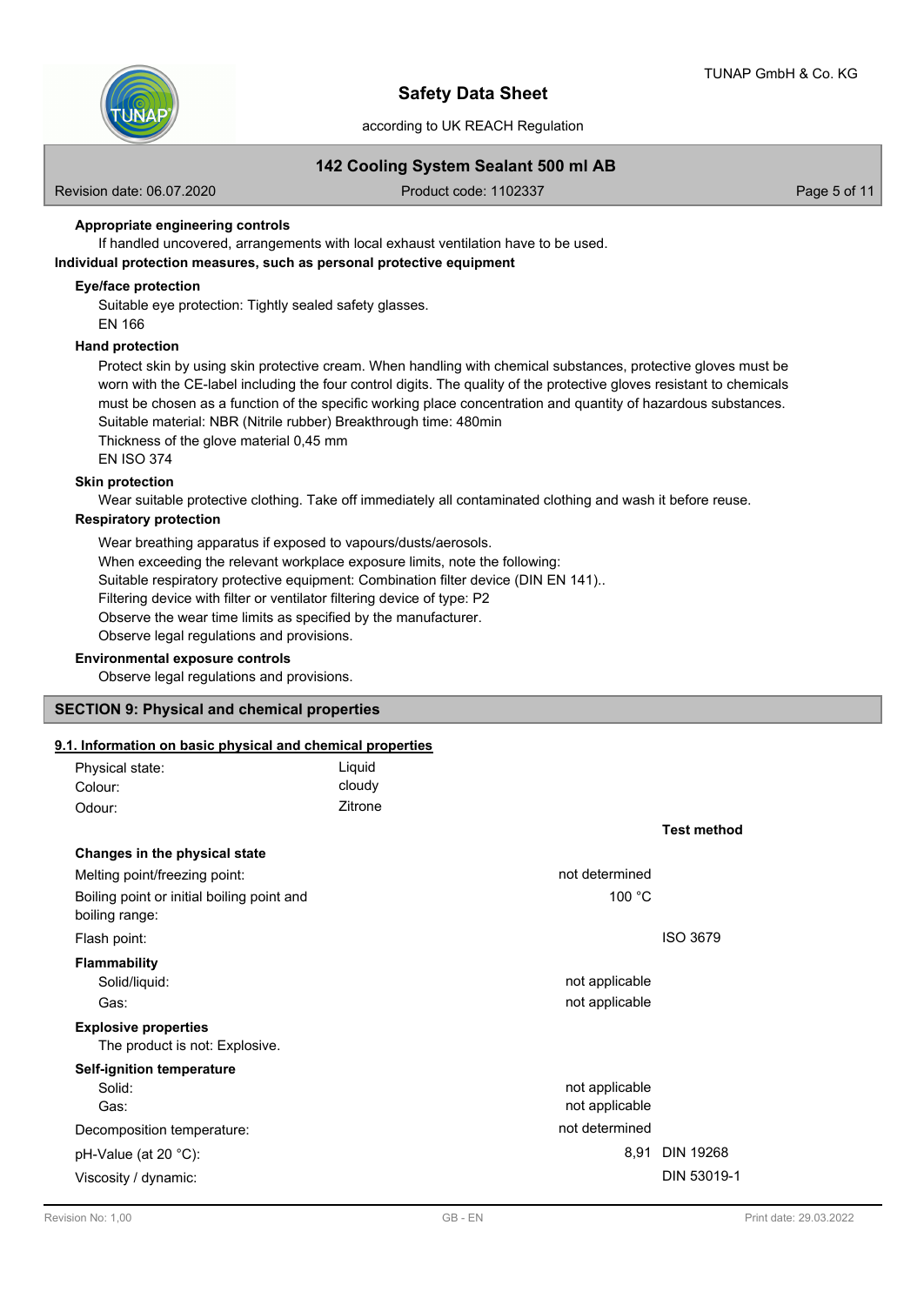

| 142 Cooling System Sealant 500 ml AB                                |                                   |                        |              |  |  |  |
|---------------------------------------------------------------------|-----------------------------------|------------------------|--------------|--|--|--|
| Revision date: 06.07.2020                                           | Product code: 1102337             |                        | Page 6 of 11 |  |  |  |
| Viscosity / kinematic:<br>(at 40 $^{\circ}$ C)                      |                                   | <b>DIN EN ISO 3104</b> |              |  |  |  |
| Flow time:<br>(at 20 $°C$ )                                         |                                   | <b>DIN EN ISO 2431</b> |              |  |  |  |
| Water solubility:<br>Solubility in other solvents<br>not determined | easily soluble                    |                        |              |  |  |  |
| Partition coefficient n-octanol/water:                              | not determined                    |                        |              |  |  |  |
| Vapour pressure:                                                    | not determined                    |                        |              |  |  |  |
| Density (at 20 °C):                                                 | 1,005 g/cm <sup>3</sup> DIN 51757 |                        |              |  |  |  |
| Relative vapour density:                                            | not determined                    |                        |              |  |  |  |
| 9.2. Other information                                              |                                   |                        |              |  |  |  |
| Information with regard to physical hazard classes                  |                                   |                        |              |  |  |  |
| Oxidizing properties<br>Not oxidising.                              |                                   |                        |              |  |  |  |
| Other safety characteristics                                        |                                   |                        |              |  |  |  |
| Solid content:                                                      | not determined                    |                        |              |  |  |  |
| Evaporation rate:                                                   | not determined                    |                        |              |  |  |  |
| <b>Further Information</b>                                          |                                   |                        |              |  |  |  |

# **SECTION 10: Stability and reactivity**

#### **10.1. Reactivity**

No hazardous reaction when handled and stored according to provisions.

# **10.2. Chemical stability**

The product is stable under normal conditions.

# **10.3. Possibility of hazardous reactions**

No hazardous reaction when handled and stored according to provisions.

#### **10.4. Conditions to avoid**

Keep away from heat/sparks/open flames/hot surfaces. - No smoking. Take precautionary measures against static discharges.

#### **10.5. Incompatible materials**

Oxidizing agents. Pyrophoric or self-heating substances.

# **10.6. Hazardous decomposition products**

Incomplete combustion and thermolysis gases of different toxicity can occur. In the case of hydrocarbonaceous products such as CO, CO2, aldehydes and soot. These can be very dangerous if they are inhaled in high concentrations or in enclosed spaces.

## **Further information**

Do not mix with other chemicals.

# **SECTION 11: Toxicological information**

# **11.1. Information on hazard classes as defined in GB CLP Regulation**

#### **Toxicocinetics, metabolism and distribution**

There are no data available on the mixture itself.

#### **Acute toxicity**

Based on available data, the classification criteria are not met.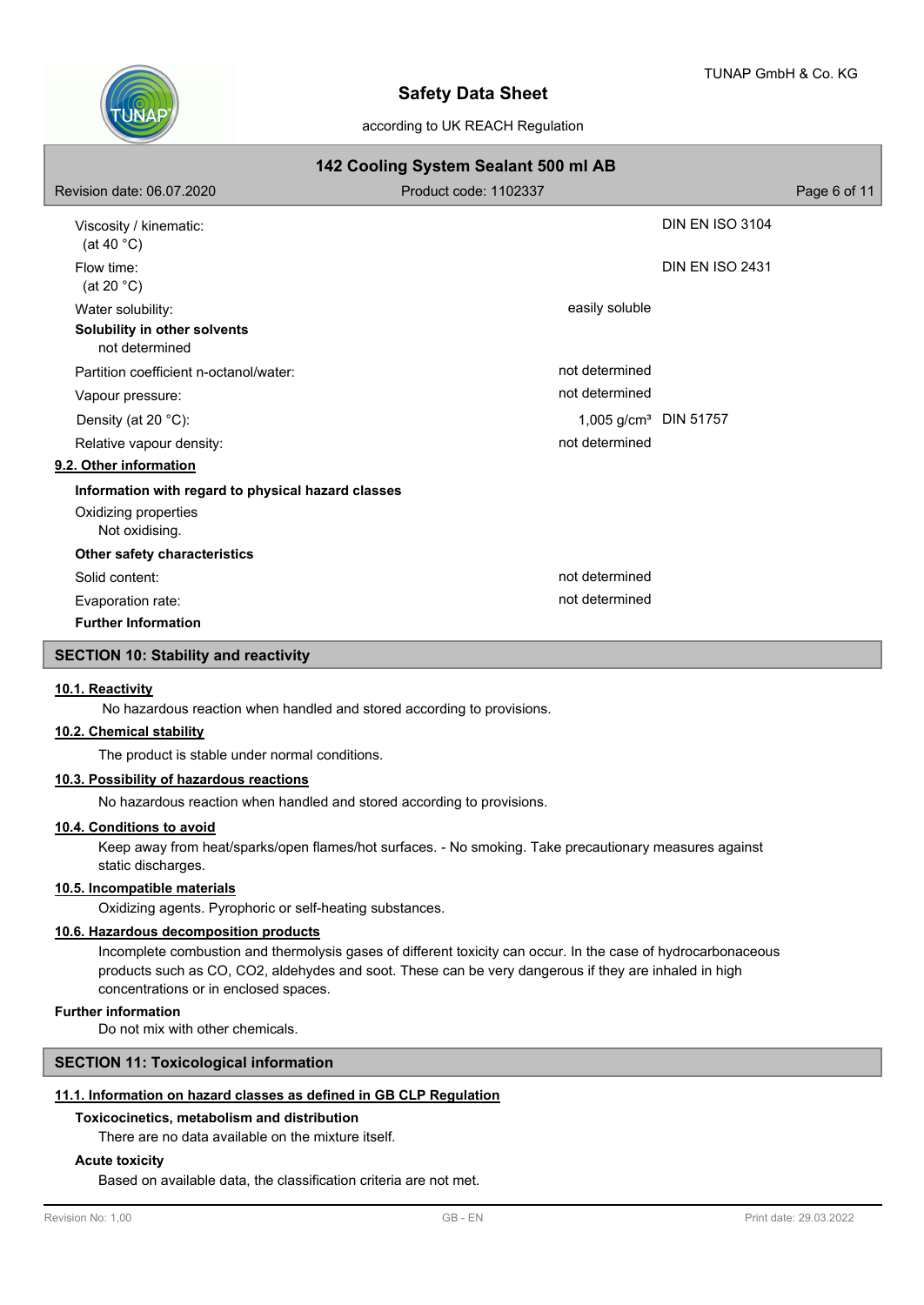

# according to UK REACH Regulation

# **142 Cooling System Sealant 500 ml AB**

Revision date: 06.07.2020 **Product code: 1102337** Page 7 of 11

| <b>CAS No</b>  | <b>Chemical name</b>        |                |            |         |                                             |                            |  |
|----------------|-----------------------------|----------------|------------|---------|---------------------------------------------|----------------------------|--|
|                | Exposure route              | <b>IDose</b>   |            | Species | Source                                      | Method                     |  |
| $107 - 21 - 1$ | ethanediol, ethylene glycol |                |            |         |                                             |                            |  |
|                | oral                        | LD50<br> mg/kg | 1600       | Rat     |                                             |                            |  |
|                | dermal                      | LD50<br>mg/kg  | >3500      | Rabbit  |                                             |                            |  |
| 110-91-8       | morpholine                  |                |            |         |                                             |                            |  |
|                | oral                        | LD50<br> mg/kg | ca. 1900   | Rat     | Study report (1967)                         | <b>IOECD Guideline 401</b> |  |
|                | dermal                      | LD50<br>mg/kg  | ca. 500    | Rabbit  | Arch. Ind. Hyg Occup.<br>Med. 10 61-68 (195 | <b>IOECD Guideline 402</b> |  |
|                | inhalation (4 h) vapour     | LC50           | $8$ mg/l   | Rat     |                                             |                            |  |
|                | inhalation dust/mist        | <b>ATE</b>     | $0,5$ mg/l |         |                                             |                            |  |

#### **Irritation and corrosivity**

Based on available data, the classification criteria are not met.

### **Sensitising effects**

Based on available data, the classification criteria are not met.

#### **Carcinogenic/mutagenic/toxic effects for reproduction**

Based on available data, the classification criteria are not met.

No indications of human carcinogenicity exist.

No indications of human germ cell mutagenicity exist.

No indications of human reproductive toxicity exist.

# **STOT-single exposure**

Based on available data, the classification criteria are not met.

# **STOT-repeated exposure**

Based on available data, the classification criteria are not met.

# **Aspiration hazard**

Based on available data, the classification criteria are not met.

### **Specific effects in experiment on an animal**

No information available.

# **SECTION 12: Ecological information**

#### **12.1. Toxicity**

The product is not: Ecotoxic.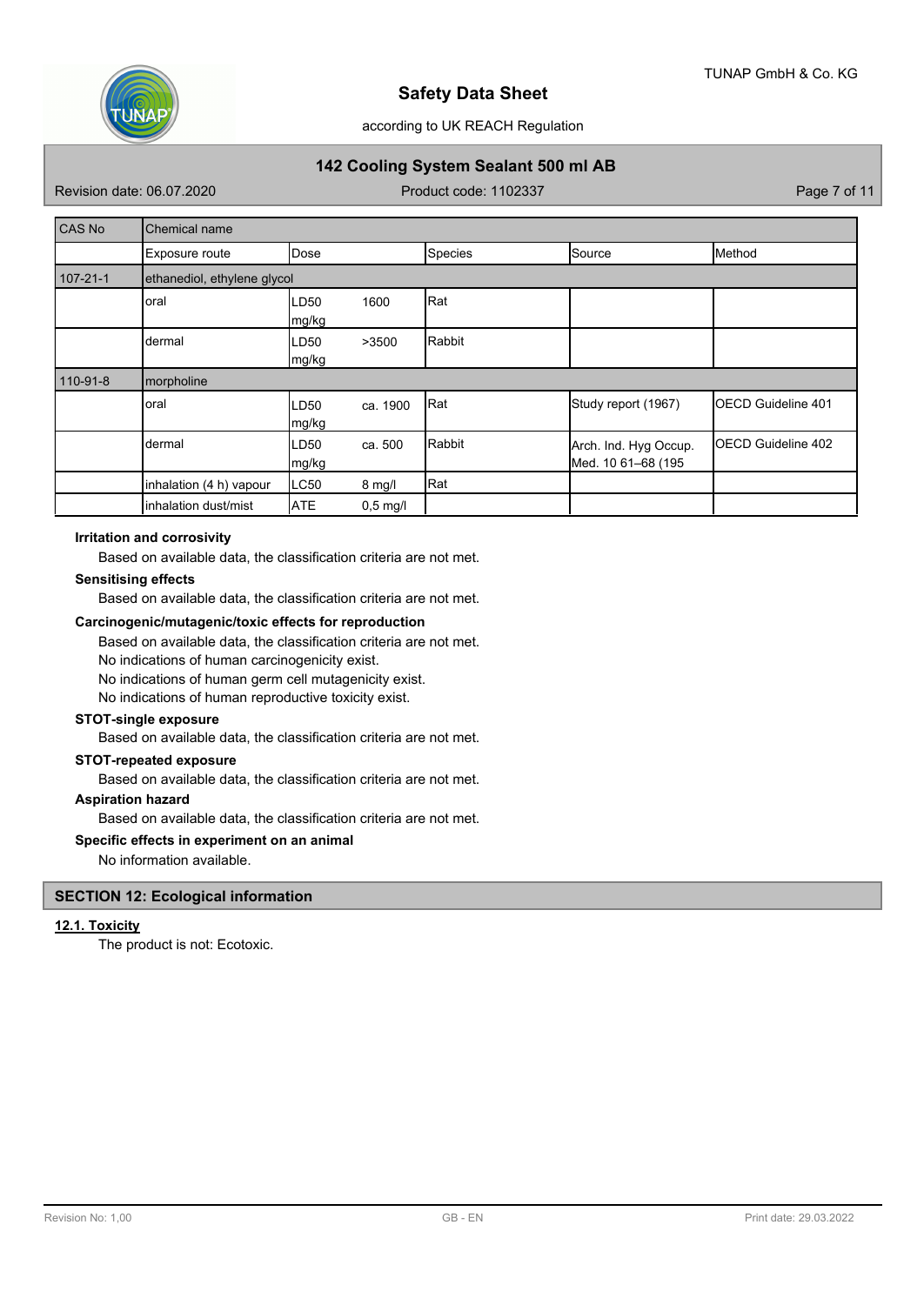

# according to UK REACH Regulation

# **142 Cooling System Sealant 500 ml AB**

Revision date: 06.07.2020 Product code: 1102337 Product code: 1102337

| <b>CAS No</b>  | <b>Chemical name</b>        |                     |           |  |                                         |                                  |                                                   |
|----------------|-----------------------------|---------------------|-----------|--|-----------------------------------------|----------------------------------|---------------------------------------------------|
|                | Aquatic toxicity            | Dose                |           |  | $[h]   [d]$ Species                     | Source                           | Method                                            |
| $107 - 21 - 1$ | ethanediol, ethylene glycol |                     |           |  |                                         |                                  |                                                   |
|                | Acute fish toxicity         | <b>LC50</b><br>mg/l | 72860     |  | 96 h Pimephales<br><b>promelas</b>      |                                  |                                                   |
|                | Acute algae toxicity        | ErC50<br>13000 mg/l | $6500 -$  |  | 96 h Selenastrum<br>capricornutum       |                                  |                                                   |
|                | Acute crustacea toxicity    | <b>EC50</b><br>mg/l | > 100     |  | 48 h Daphnia magna                      |                                  |                                                   |
|                | Fish toxicity               | <b>NOEC</b><br>mg/l | 72860     |  | 7 d Pimephales<br><b>promelas</b>       |                                  |                                                   |
|                | Crustacea toxicity          | <b>NOEC</b><br>mg/l | 8590      |  | 7 d Ceriodaphnia spec                   |                                  |                                                   |
| 110-91-8       | morpholine                  |                     |           |  |                                         |                                  |                                                   |
|                | Acute fish toxicity         | <b>LC50</b>         | 380 mg/l  |  | 96 hOncorhynchus mykiss                 | Chemosphere 9:<br>753-762 (1980) | other: IRSA                                       |
|                | Acute algae toxicity        | ErC50               | 28 mg/l   |  | 96 h Pseudokirchneriella<br>subcapitata | Chemosphere 9:<br>753-762 (1980) | other: EPA,<br>National<br>Eutrophication<br>Rese |
|                | Acute crustacea toxicity    | <b>EC50</b><br>mg/l | 44,5      |  | 48 h Daphnia magna                      | Study report<br>(1997)           | <b>OECD Guideline</b><br>202                      |
|                | Algae toxicity              | <b>NOEC</b>         | $10$ mg/l |  | 4 d Desmodesmus<br>subspicatus          |                                  |                                                   |
|                | Crustacea toxicity          | <b>NOEC</b>         | $5$ mg/l  |  | 21 d Daphnia magna                      | Study report<br>(1997)           | <b>OECD Guideline</b><br>211                      |

# **12.2. Persistence and degradability**

The product has not been tested.

| <b>CAS No</b> | IChemical name                                                |              |    |                |  |
|---------------|---------------------------------------------------------------|--------------|----|----------------|--|
|               | <b>Method</b>                                                 | <b>Value</b> |    | <b>ISource</b> |  |
|               | <b>Evaluation</b>                                             |              |    |                |  |
| 110-91-8      | Imorpholine                                                   |              |    |                |  |
|               | OECD 301E                                                     | 193%         | 25 |                |  |
|               | Easily biodegradable (concerning to the criteria of the OECD) |              |    |                |  |

# **12.3. Bioaccumulative potential**

The product has not been tested.

#### **Partition coefficient n-octanol/water**

| CAS No           | <b>I</b> Chemical name      |            |                |          | Log Pow |
|------------------|-----------------------------|------------|----------------|----------|---------|
| $107 - 21 - 1$   | ethanediol, ethylene glycol |            |                |          | $-1,36$ |
| $ 110 - 91 - 8 $ | <b>Imorpholine</b>          |            |                |          | $-2,55$ |
| <b>BCF</b>       |                             |            |                |          |         |
| 0.001            | $\overline{A}$              | <b>DOF</b> | $10 - 20 - 20$ | 10.20222 |         |

|                                      | name<br>hemica. | <b>BCF</b><br>$\sim$ $\sim$ | pecies           | source                                 |
|--------------------------------------|-----------------|-----------------------------|------------------|----------------------------------------|
| 1110<br>norpholine<br>J-9<br>' I – C |                 |                             | carpio<br>$\sum$ | <sup>,</sup> article or ha<br>⊥Review: |

# **12.4. Mobility in soil**

The product has not been tested.

### **12.5. Results of PBT and vPvB assessment**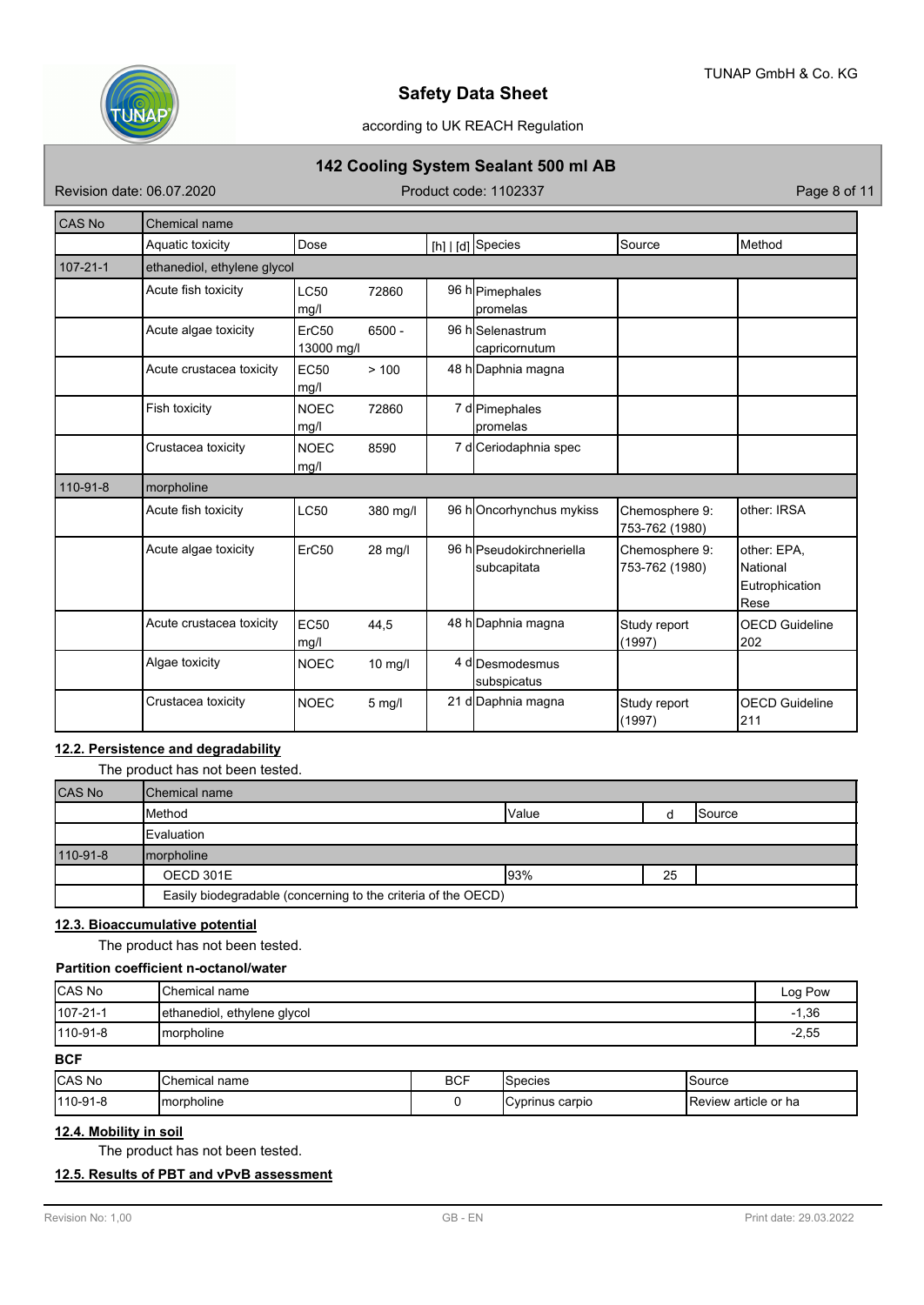

according to UK REACH Regulation

# **142 Cooling System Sealant 500 ml AB**

Revision date: 06.07.2020 **Product code: 1102337** Page 9 of 11

The substances in the mixture do not meet the PBT/vPvB criteria according to UK REACH.

# The product has not been tested. **12.6. Endocrine disrupting properties**

This product does not contain a substance that has endocrine disrupting properties with respect to non-target organisms as no components meets the criteria.

# **12.7. Other adverse effects**

No information available.

#### **Further information**

Avoid release to the environment.

#### **SECTION 13: Disposal considerations**

#### **13.1. Waste treatment methods**

#### **Disposal recommendations**

Do not allow to enter into surface water or drains. Dispose of waste according to applicable legislation.

# **List of Wastes Code - residues/unused products**

070701 WASTES FROM ORGANIC CHEMICAL PROCESSES; wastes from the MFSU of fine chemicals and chemical products not otherwise specified; aqueous washing liquids and mother liquors; hazardous waste

## **List of Wastes Code - used product**

WASTES FROM ORGANIC CHEMICAL PROCESSES; wastes from the MFSU of fine chemicals and chemical products not otherwise specified; aqueous washing liquids and mother liquors; hazardous waste 070701

#### **List of Wastes Code - contaminated packaging**

WASTE PACKAGING; ABSORBENTS, WIPING CLOTHS, FILTER MATERIALS AND PROTECTIVE CLOTHING NOT OTHERWISE SPECIFIED; packaging (including separately collected municipal packaging waste); packaging containing residues of or contaminated by hazardous substances; hazardous waste 150110

#### **Contaminated packaging**

Water (with cleaning agent). Completely emptied packages can be recycled.

### **SECTION 14: Transport information**

#### **Land transport (ADR/RID)**

| 14.1. UN number or ID number:     | No dangerous good in sense of this transport regulation. |
|-----------------------------------|----------------------------------------------------------|
| 14.2. UN proper shipping name:    | No dangerous good in sense of this transport regulation. |
| 14.3. Transport hazard class(es): | No dangerous good in sense of this transport regulation. |
| 14.4. Packing group:              | No dangerous good in sense of this transport regulation. |
| Inland waterways transport (ADN)  |                                                          |
| 14.1. UN number or ID number:     | No dangerous good in sense of this transport regulation. |
| 14.2. UN proper shipping name:    | No dangerous good in sense of this transport regulation. |
| 14.3. Transport hazard class(es): | No dangerous good in sense of this transport regulation. |
| 14.4. Packing group:              | No dangerous good in sense of this transport regulation. |
| <b>Marine transport (IMDG)</b>    |                                                          |
| 14.1. UN number or ID number:     | No dangerous good in sense of this transport regulation. |
| 14.2. UN proper shipping name:    | No dangerous good in sense of this transport regulation. |
| 14.3. Transport hazard class(es): | No dangerous good in sense of this transport regulation. |
| 14.4. Packing group:              | No dangerous good in sense of this transport regulation. |
| Marine pollutant:                 | no                                                       |
| Air transport (ICAO-TI/IATA-DGR)  |                                                          |
| 14.1. UN number or ID number:     | No dangerous good in sense of this transport regulation. |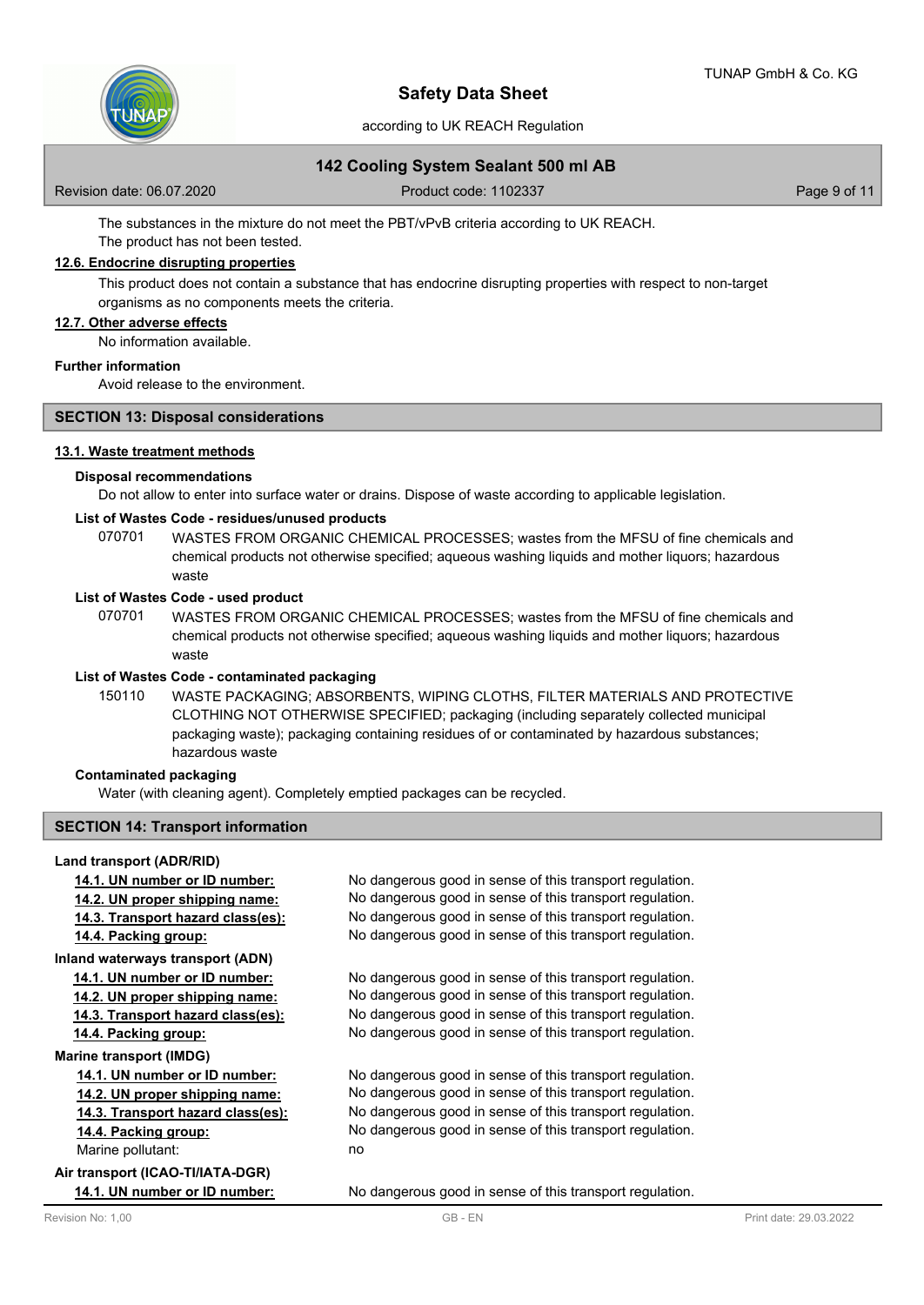

| 142 Cooling System Sealant 500 ml AB                                                                                                                                                                                        |                                                                                                                                                                                  |               |  |  |
|-----------------------------------------------------------------------------------------------------------------------------------------------------------------------------------------------------------------------------|----------------------------------------------------------------------------------------------------------------------------------------------------------------------------------|---------------|--|--|
| Revision date: 06.07.2020                                                                                                                                                                                                   | Product code: 1102337                                                                                                                                                            | Page 10 of 11 |  |  |
| 14.2. UN proper shipping name:<br>14.3. Transport hazard class(es):<br>14.4. Packing group:<br>14.5. Environmental hazards                                                                                                  | No dangerous good in sense of this transport regulation.<br>No dangerous good in sense of this transport regulation.<br>No dangerous good in sense of this transport regulation. |               |  |  |
| <b>ENVIRONMENTALLY HAZARDOUS:</b>                                                                                                                                                                                           | No                                                                                                                                                                               |               |  |  |
| 14.6. Special precautions for user<br>No dangerous good in sense of this transport regulation.<br>14.7. Maritime transport in bulk according to IMO instruments<br>No dangerous good in sense of this transport regulation. |                                                                                                                                                                                  |               |  |  |
| <b>SECTION 15: Regulatory information</b>                                                                                                                                                                                   |                                                                                                                                                                                  |               |  |  |
|                                                                                                                                                                                                                             | 15.1. Safety, health and environmental regulations/legislation specific for the substance or mixture                                                                             |               |  |  |
| EU regulatory information<br>Restrictions on use (REACH, annex XVII):                                                                                                                                                       |                                                                                                                                                                                  |               |  |  |
| Entry 75                                                                                                                                                                                                                    |                                                                                                                                                                                  |               |  |  |
| 2010/75/EU (VOC):                                                                                                                                                                                                           | No information available.                                                                                                                                                        |               |  |  |
| 2004/42/EC (VOC):<br>Information according to 2012/18/EU<br>(SEVESO III):                                                                                                                                                   | No information available.<br>Not subject to 2012/18/EU (SEVESO III)                                                                                                              |               |  |  |
| <b>Additional information</b><br>Safety Data Sheet according to Regulation (EC) No. 1907/2006 (REACH)                                                                                                                       |                                                                                                                                                                                  |               |  |  |
| National regulatory information                                                                                                                                                                                             |                                                                                                                                                                                  |               |  |  |
| Water hazard class (D):                                                                                                                                                                                                     | 1 - slightly hazardous to water                                                                                                                                                  |               |  |  |
| <b>SECTION 16: Other information</b>                                                                                                                                                                                        |                                                                                                                                                                                  |               |  |  |
| <b>Abbreviations and acronyms</b>                                                                                                                                                                                           |                                                                                                                                                                                  |               |  |  |

ADR: Accord européen sur le transport des marchandises dangereuses par Route (European Agreement concerning the International Carriage of Dangerous Goods by Road) RID: Règlement international concernant le transport des marchandises dangereuses par chemin de fer (Regulations Concerning the International Transport of Dangerous Goods by Rail) IATA: International Air Transport Association IMDG: International Maritime Code for Dangerous Goods GHS: Globally Harmonized System of Classification and Labelling of Chemicals EINECS: European Inventory of Existing Commercial Chemical Substances ELINCS: European List of Notified Chemical Substances CAS: Chemical Abstracts Service (division of the American Chemical Society) DNEL/DMEL: Derived No Effect Level / Derived Minimal Effect Level WEL (UK): Workplace Exposure Limits TWA (EC): Time-Weighted Average ATE: Acute Toxicity Estimate STEL (EC) Short Term Exposure Limit LC50: Lethal Concentration EC50: half maximal Effective Concentration ErC50: means EC50 in terms of reduction of growth rate

# **Relevant H and EUH statements (number and full text)**

H226 Flammable liquid and vapour.